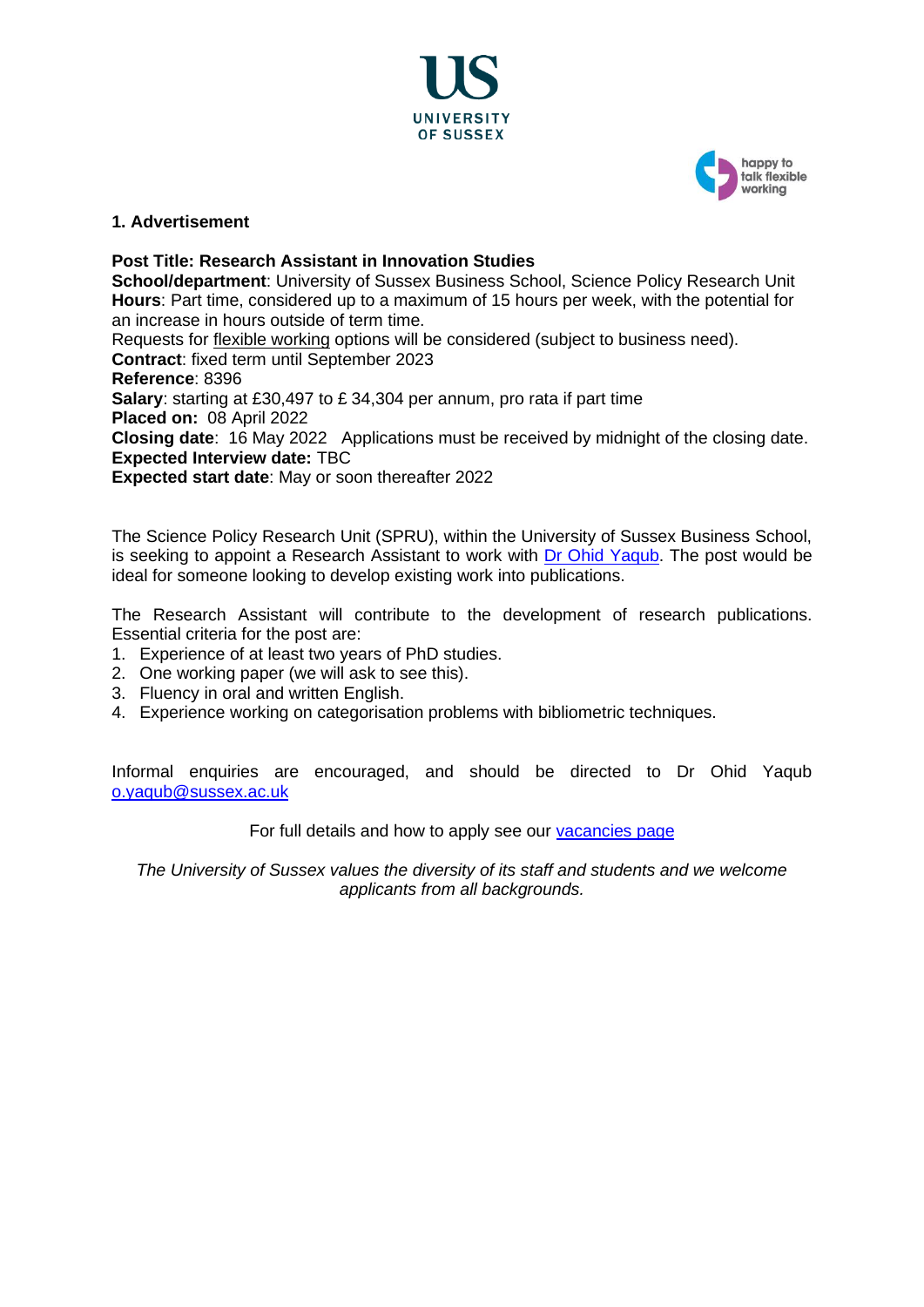## **2. The School / Division**

## The University of Sussex Business School

The University of Sussex Business School was formed in 2009 and comprises the Department of Accounting and Finance, the Department of Strategy and Marketing, the Department of Management, the Department of Economics and the Science Policy Research Unit (SPRU). With a new home in the Jubilee Building, a state-of-the-art academic building at the heart of the campus, the Business School is a vibrant, ambitious and dynamic School with a strong research focus.

#### SPRU (Science Policy Research Unit)

Established in 1966, the SPRU is the longest-running science-policy department in the world. With over 70 faculty, SPRU is one of the largest and most diverse science-policy departments in the world. As such, the department attracts many externally funded research projects and Sussex is in fact the third largest business school in the UK by research income [https://charteredabs.org/wp-content/uploads/2019/04/75287-CABS-Research-Income-](https://charteredabs.org/wp-content/uploads/2019/04/75287-CABS-Research-Income-Report-2019-1.pdf)[Report-2019-1.pdf.](https://charteredabs.org/wp-content/uploads/2019/04/75287-CABS-Research-Income-Report-2019-1.pdf) This means there are opportunities for career development as a researcher in this environment. With a community of over 140 MSc and doctoral students from all over the world, SPRU is also well known for its high quality, research-led teaching programmes.

Please find further information regarding the school/division at <https://www.sussex.ac.uk/business-school/people-and-departments/spru>

#### **3. Job Description**

| <b>Job Title:</b>        | <b>Research Assistant in Innovation Studies</b>                                                                                                                                                                                                               |
|--------------------------|---------------------------------------------------------------------------------------------------------------------------------------------------------------------------------------------------------------------------------------------------------------|
| Grade:                   | Research Assistant, Grade 6                                                                                                                                                                                                                                   |
| School:                  | University of Sussex Business School                                                                                                                                                                                                                          |
| Location:                | Jubilee Building, University of Sussex, Falmer,<br>Brighton, UK                                                                                                                                                                                               |
| <b>Responsible to:</b>   | Principal Investigator                                                                                                                                                                                                                                        |
| Direct reports:          | n/a                                                                                                                                                                                                                                                           |
| Key contacts:            | Members of research group, members of faculty within<br>the School and University.                                                                                                                                                                            |
| <b>Role description:</b> | Research Assistant is a pre-Doctoral career-grade<br>research position. Post-holders will be expected to<br>contribute to the work of the research team, and also to<br>develop their research skills with support from more<br>experienced members of staff. |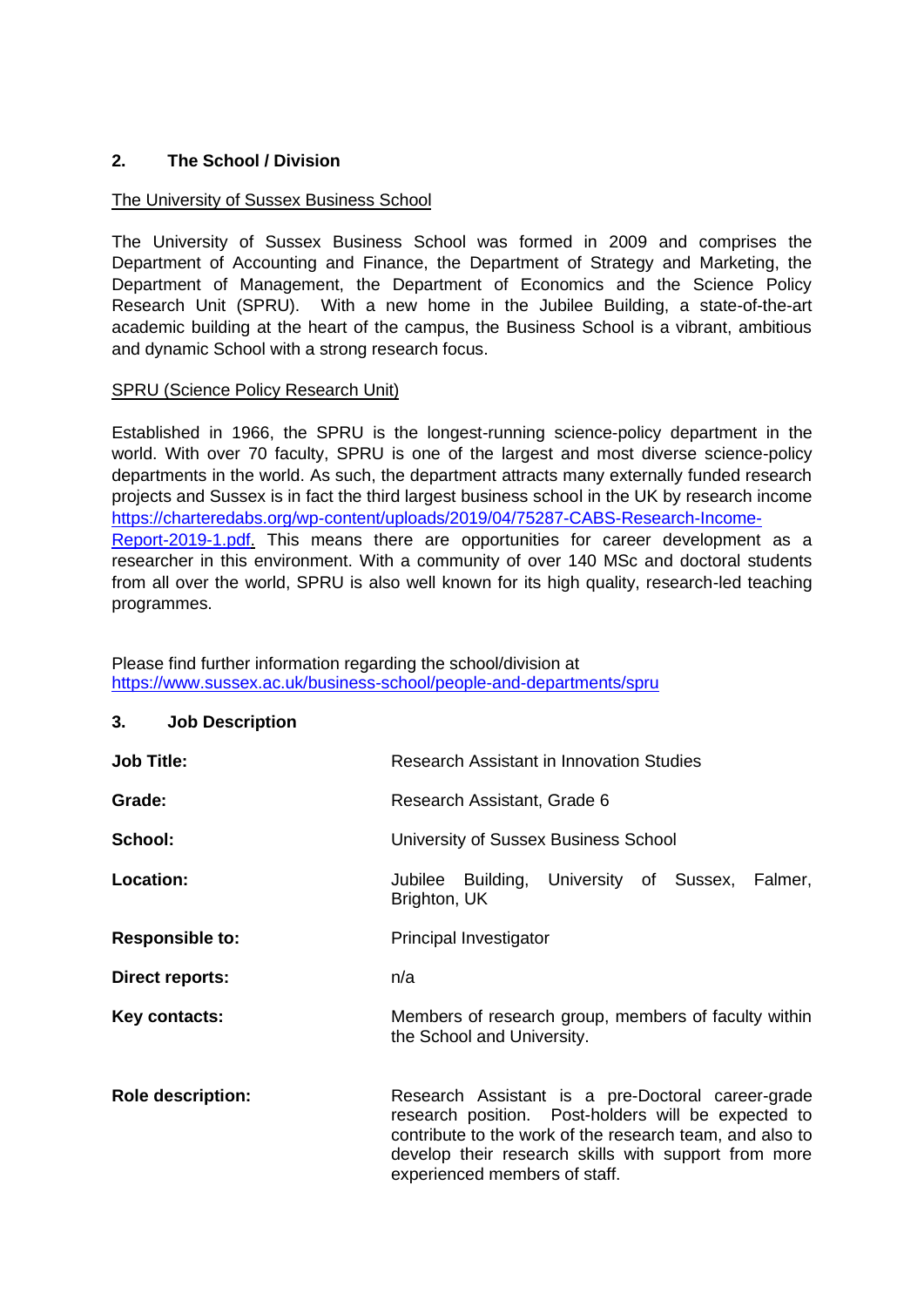# **PRINCIPAL ACCOUNTABILITIES**

1. To observe and assist with individual and/or collaborative research activity and contribute to the production of research outputs for publications.

 $\overline{\phantom{a}}$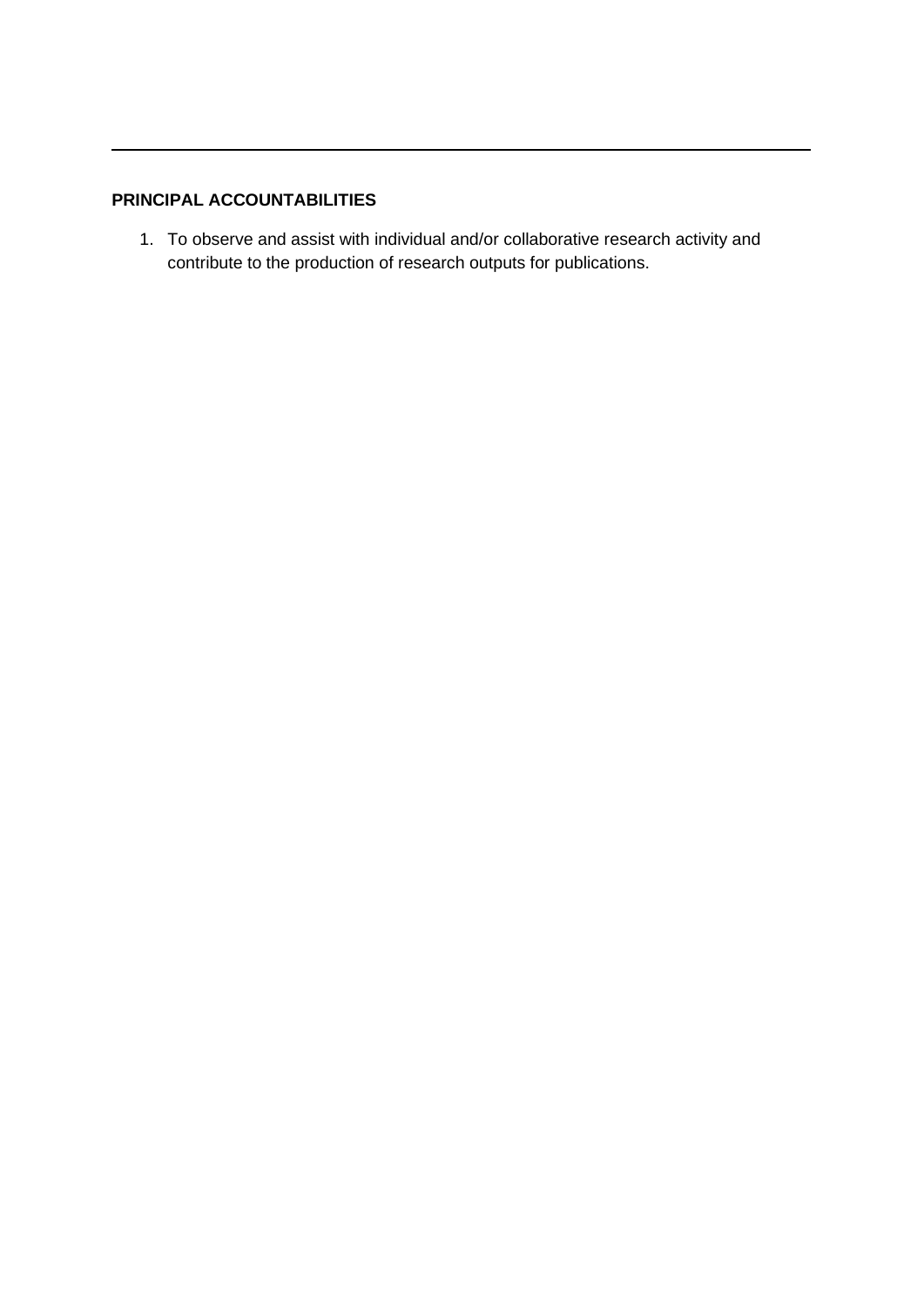## **KEY RESPONSIBILITIES**

## **1. Research, Scholarship & Enterprise**

- 1.1 With support from the Principal Investigator, develop research objectives and contribute to the planning of the research project
- 1.2 Conduct research activity under supervision of the Principal Investigator, and in collaboration with others.
- 1.3 Assist with the analysis and interpretation of research findings and contribute to discussions on conclusions and outcomes.
- 1.4 Contribute to the writing of reports and other dissemination activities under the supervision of experienced researchers.
- 1.5 Contribute to the preparation of research ethics and data management strategies, under guidance from the Principal Investigator to ensure compliance with ethical approval and data protection legislation.
- 1.6 Present information on research progress and outcomes to relevant bodies under the supervision of the Principal Investigator.
- 1.7 Plan own day-to-day research activity within the framework of the agreed programme.
- 1.8 Learn about the publication process and contribute to research outputs for publication in monographs or recognised high-quality journals, or performance/exhibition, as appropriate.
- 1.9 Continually update knowledge and understanding in field or specialism, and engage in professional development.

# **2. Contribution to School & University**

- 2.1 Attend and contribute to relevant School and project meetings.
- 2.2 Undertake additional duties, as required by the Principal Investigator and/or Head of School.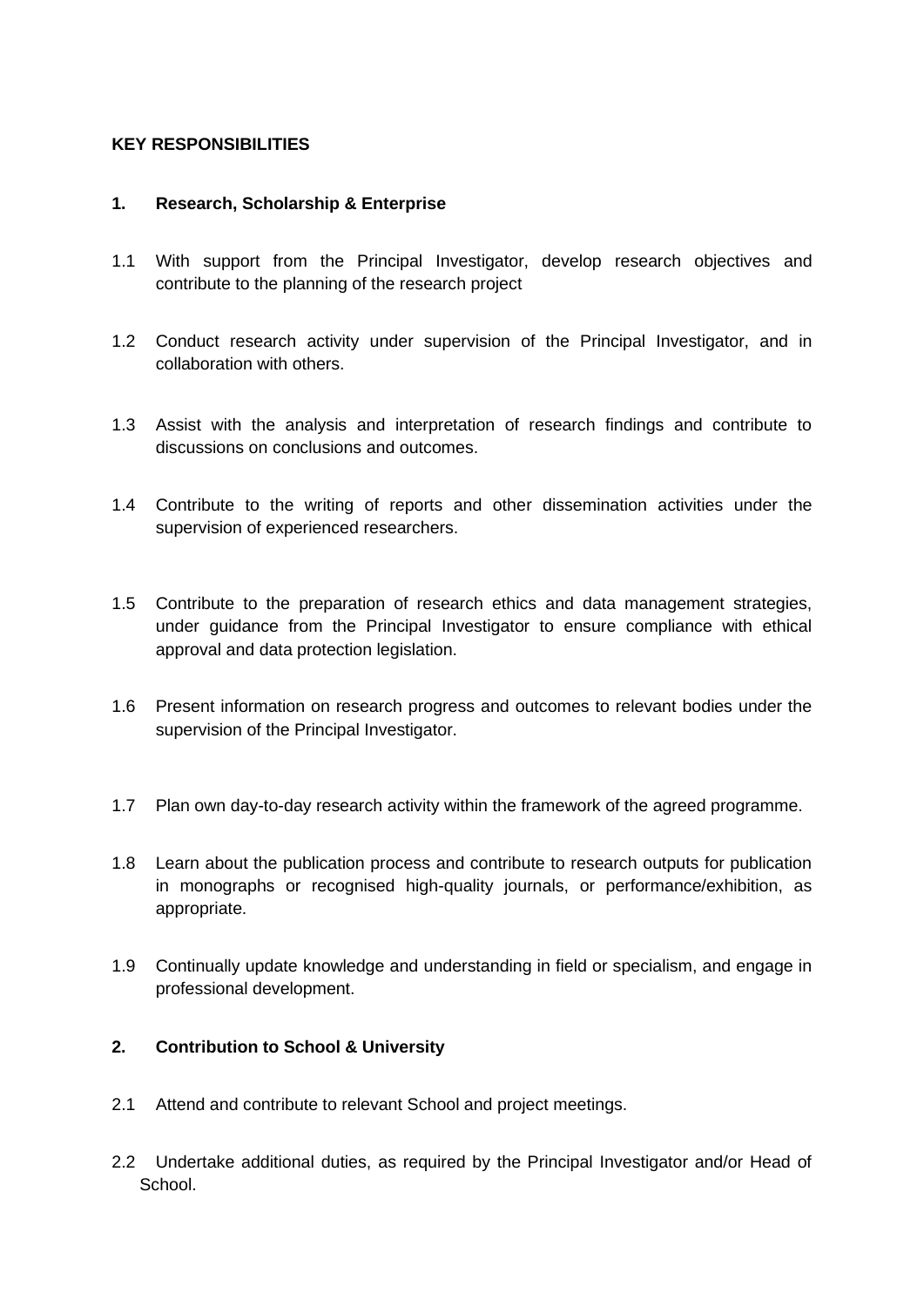## **3. Role-specific duties**

- 3.1 Contribute to development of publications
- 3.2 Contribute to mapping research activity using classification techniques

3.3 Prepare and/or deliver presentations at national or international conferences and seminars to disseminate research findings to a variety of audiences.

3.4 Carry out administrative duties as required, e.g. arranging meetings, keeping records.

This Job Description sets out current duties of the post that may vary from time to time without changing the general character of the post or level of responsibility entailed.

## **INDICATIVE PERFORMANCE CRITERIA**

- Under the supervision of the Principal Investigator, conduct experiments/research to assist with project aims, with emphasis on training.
- Undertake research by preparing, setting up, conducting and recording the outcomes.
- Manage and analyse data, and prepare written reports and summaries.
- **■** Maintain and store project files and equipment as per health and safety and data regulations.
- As part of career development, contribute to the preparation of journal articles based on the research with support from the Principal Investigator.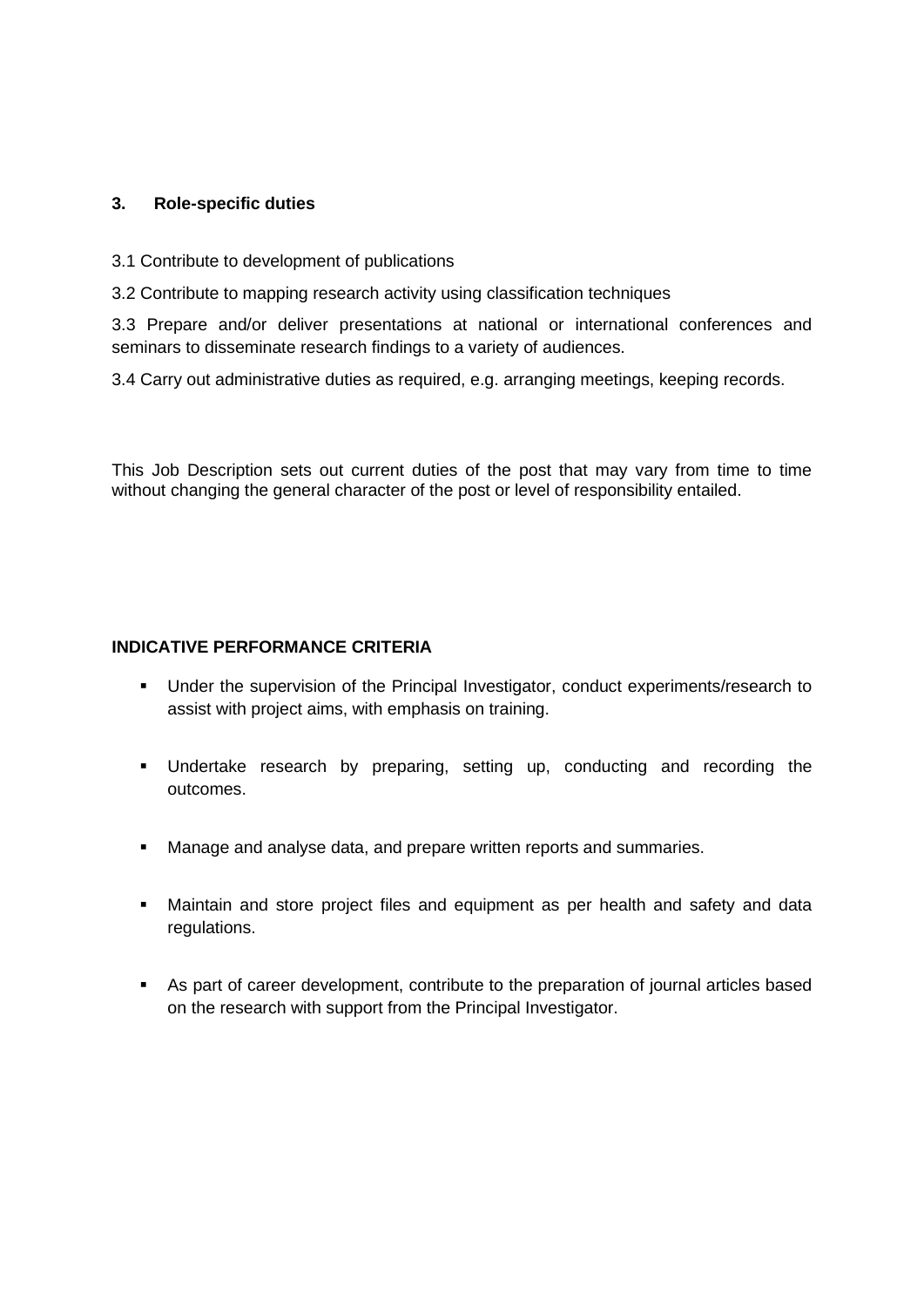## **PERSON SPECIFICATION**

## **ESSENTIAL CRITERIA**

- 1. Normally educated to degree level, or other equivalent qualification, or relevant level of experience, as appropriate to the discipline (see role-specific criteria below).
- 2. Good presentation skills, with the ability to communicate effectively, both orally and in writing, with colleagues and external audiences.
- 3. Ability to work independently (under supervision by the Principal Investigator), and as part of a team.
- 4. Ability to exercise a degree of innovation and creative problem-solving.
- 5. Excellent organisational and administrative skills.
- 6. Ability to prioritise and meet deadlines.
- 7. Excellent IT skills.
- 8. Ability to follow guidance of team leaders.

## **ESSENTIAL ROLE-SPECIFIC CRITERIA**

- 1. Experience of at least two years of PhD studies.
- 2. One working paper (we will ask to see this).
- 3. Fluency in oral and written English.
- 4. Experience working on categorisation problems with bibliometric techniques.

## **DESIRABLE CRITERIA**

- 1.Previous degree in Science & Technology Policy, or related discipline.
- 2.Previous degree in Statistics and/or Economics.